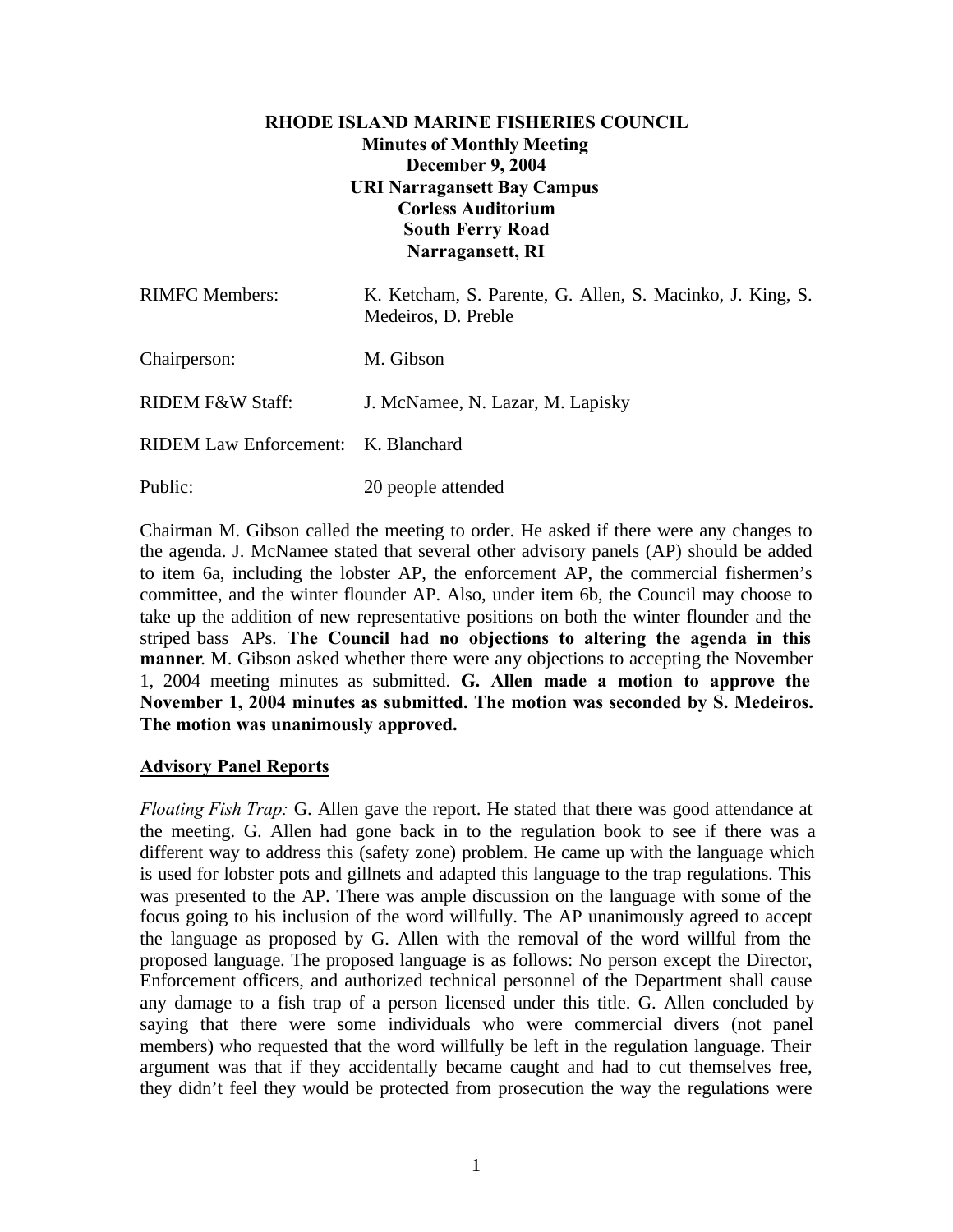written without the word willful included.

K. Ketcham stated that he had spoken to G. Powers (DEM Legal Counsel) and they felt that removing the word willfully was the correct thing to do. If a diver was prosecuted for vandalizing a trap but could prove that he/she was protecting themselves, this would be an adequate defense for them. K. Ketcham stated that he was happy with the deliberations of the AP.

D. Preble asked if there was any way for a fish trap owner to get restitution for damage done to his trap via the regulations. G. Allen stated that they had talked about this with G. Powers and he stated that this would fall under the jurisdiction of a civil court.

#### **D. Preble made a motion to add this new language to the already endorsed body of floating fish trap regulations to go forward to the Director for his consideration for implementation. The motion was seconded by K. Ketcham. The Council voted unanimously to approve the motion.**

*Shellfish:* J. King gave the report. The first order of business was from N. Lazar who gave a briefing on the status of the North Cape restoration project.

The second item discussed was the aquaculture lease from M. Boucher which had come before the Council during the previous months meeting. During the discussion M. Boucher presented an alternative site which moves the footprint of his operation out of the 12 foot contour line. The Shellfish AP unanimously supported the proposal with the alternate site location.

The next order of business was to fill some vacancies which existed on the panel. Two had come forward and were to be taken up during the RIMFC agenda item 6a.

W. Smith had presented a proposal for a seasonal closure on soft shell clams in the vicinity of Conimicut Point. This proposal was tabled by the AP due to much discussion in opposition to this proposal.

M. McGiveney proposed changes to the 2004 shellfish management area schedule during the meeting.

There was also a discussion on starfish predation on clams and the AP discussed some mitigation options.

M. Gibson stated that there was one definite action item regarding the Councils position on the M. Boucher aquaculture operation. He went on to state that he did not think it was procedurally correct for the Council to take action on the proposal brought forward by M. McGiveney on the management area schedule as it was not formally noticed on the RIMFC agenda. M. McGiveney stated that he felt the Council should take action on this because it was presented in the shellfish AP minutes. J. McNamee suggested that the Council take action on this item and pending confirmation from DEM Legal Counsel, the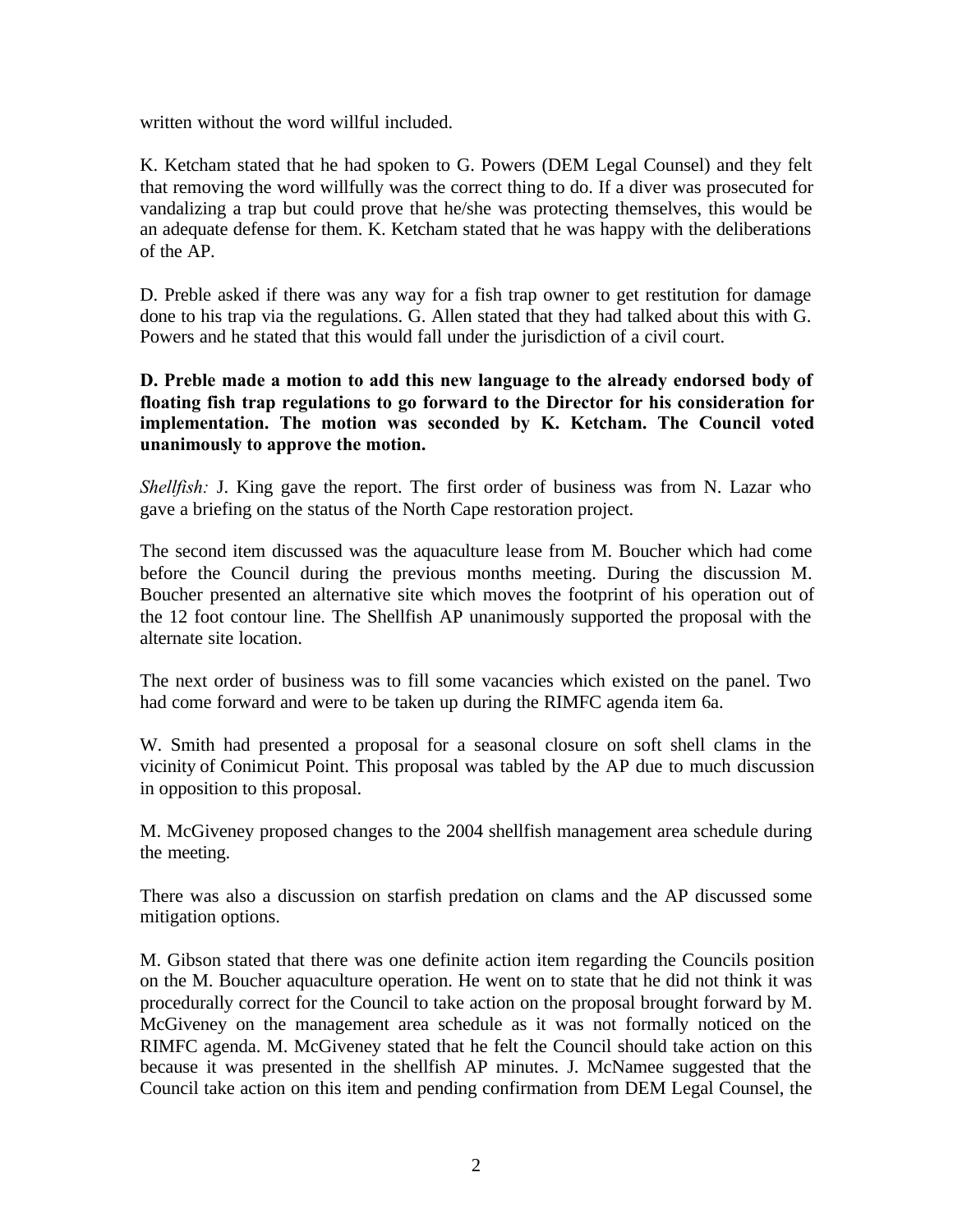Director could decide whether or not to make a regulatory change.

### **K. Ketcham made a motion to approve the M. Boucher aquaculture lease with the alternate site. J. King seconded the motion. The Council voted unanimously to approve the motion.**

S. Medeiros and G. Allen stated that they felt they could make a motion on the proposal from M. McGiveney and allow DEM Legal Counsel to make the final decision on this. S. Medeiros went on to say that he felt this was an issue that was going to come up each year and wondered if it was possible to include a new section which would allow them to change the day indefinitely. M. Gibson stated that the DFW had attempted to do this two years ago but it did not seem to be adequate seeing as how the issue has come back up.

**J. King made a motion to approve the shellfish AP recommendation for a Monday, Wednesday, Thursday opening the week immediately proceeding Christmas and New Years conditioned on legal review by DEM legal counsel. This was for all shellfish management areas. D. Preble seconded the motion.** J. McNamee stated that the regulations take 20 days to take effect and therefore would have to be filed as an emergency. This would give DEM legal counsel 2 items to weigh in their decision. K. Blanchard stated that these decisions needed to be timelier for the sake of enforcement. J. King asked if J. McNamee could put this item on next September (2005) agenda in order to make sure it gets done in time. **The Council approved the motion unanimously.**

J. McNamee asked how the Council wanted to proceed with the soft shell clam item that the shellfish AP tabled. J. King stated that the shellfish AP had wanted it tabled indefinitely. The Council declined to take action on this item.

# **New Business**

*Council action on December 9, 2004 public hearing item:* N. Lazar briefed the Council on the public hearing which had occurred earlier in the evening. The one item which was discussed was the harvest level for the new restricted finfish endorsement on the commercial fishing license.

S. Medeiros asked M. Gibson if going for a full harvest level was off the table. He went on to suggest that they should go with a full harvest level and if the Director wanted to be conservative, he could cut the number of endorsements to be issued in half, therefore only give out 6 (instead of 13) new endorsements at full harvest level (instead of  $\frac{1}{2}$  full harvest). M. Gibson stated that the Council could offer any comments or proposals they wanted.

S. Parente commented that the original intent of the Council was to recommend no new license for 2005. He felt from what he read that the Director was compelled to allow individuals in at some level so this reduced limit was a compromise. He also felt that these individuals who do receive the reduced endorsements would eventually be upgraded to full harvest level based on advice from the Commercial Fishermen's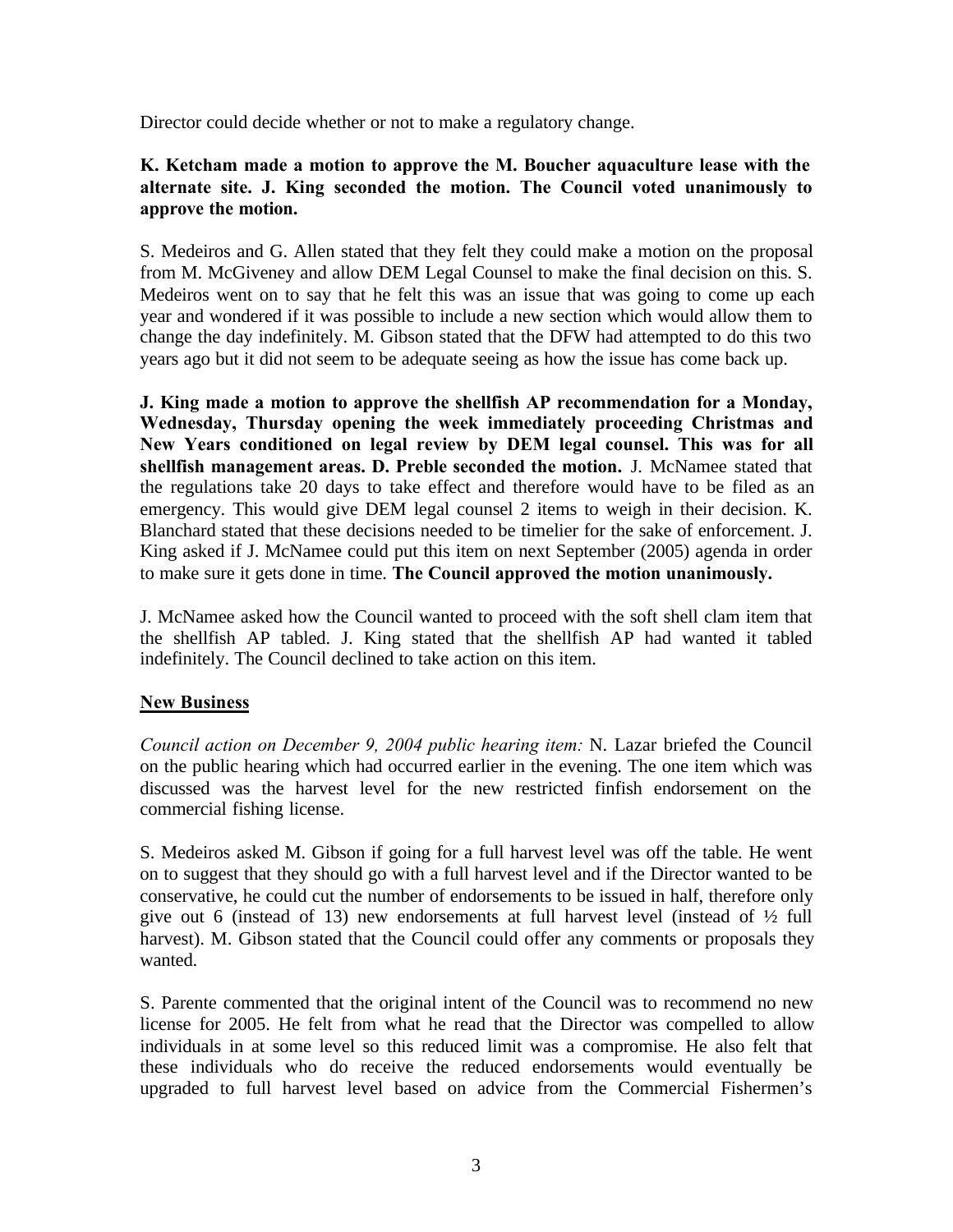Committee. S. Parente felt that going from nothing to  $\frac{1}{2}$  was better than going from nothing to nothing. He supported this because it was a vehicle for an individual to go from an entry level and eventually to full harvest level.

D. Preble felt that the arguments that he had listened to along with the written proposals which had been handed in were compelling to him.

K. Ketcham was aware that further deliberations had taken place and wanted clarification on how the new licenses would be chosen. It was still unclear to him because he had heard different answers from different people. M. Gibson stated that a meeting between the Director and representatives of the commercial fishing industry this topic was discussed and his understanding was that there were three pools of individuals who would be drawn from which include individuals who have worked on a commercial fishing vessel, individuals that hold the basic commercial fishing license without restricted finfish endorsements, and individuals who hold a principle effort license in another fishery sector. An equal number from each pool (one pool will have five individuals drawn as there are 13 endorsements to be issued) will be drawn. If more people apply from each pool than there are endorsements available, it will go to a lottery system to choose individuals. This is one of the main areas that the Director wants the Commercial Fishermen's Committee (CFC) to tackle in 2005.

M. McGiveney stated that he had hoped to get the harvest level of the shellfish licenses on the current agenda (he was unable to due this do to a late request) because they wanted to discuss harvest levels for the shellfish sector. His point was that he felt the  $\frac{1}{2}$ possession limit was not economically viable for a shellfisherman, most notably in the management areas. M. Gibson stated that under item 6a, he would request that the Council authorize a shellfish AP meeting and the CFC to discuss this topic.

J. Low stated again that the RI Commercial Rod and Reel Anglers Association would like the new restricted finfish endorsements to be at full harvest level, even if it meant cutting the number of endorsements to be issued in half.

S. Riley stated that he felt there was not adequate reason to drop the number of endorsements down from 13 and he also felt the new endorsements should be at full harvest level. He felt that from the standpoint of the DEM and Enforcement that this would be a cumbersome and confusing system to have it in two tiers. He felt the best thing to do would be to keep things simple and keep everyone at full harvest level.

S. Macinko wanted to state for the record that this whole process needed to be more transparent. He felt that there is no clear pathway for how the new endorsements would be distributed or how an individual would go from the entry level to the full level. He felt that this licensing issue was very serious business and the DEM needed to make a decision as to whether this process was going to become more transparent or not. He felt that it currently was not and just wanted to say so on the record. M. McGiveney stated that he agreed with S. Macinko. He felt that perhaps workshops would be helpful so that everyone knows and understands the process better for next year.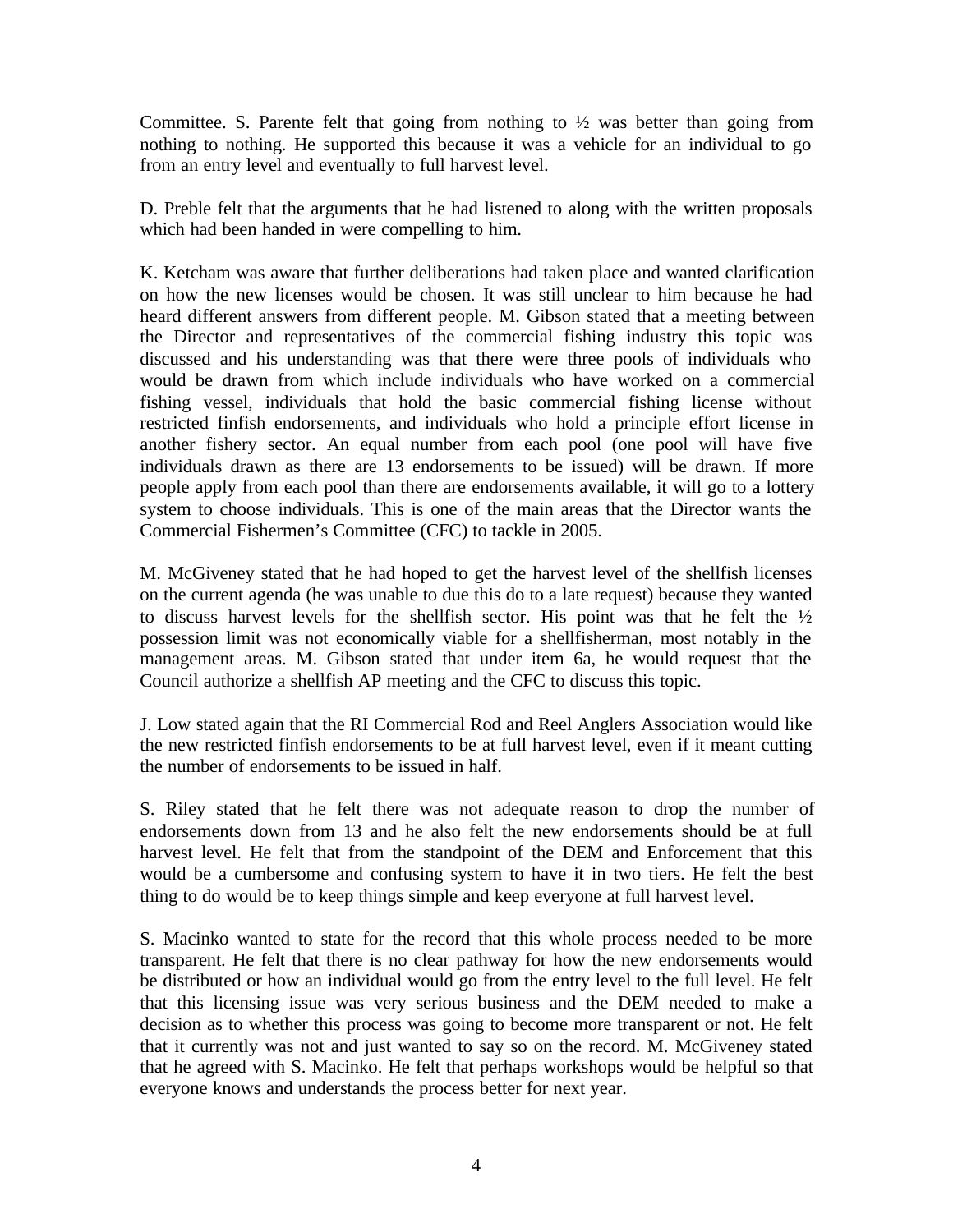D. Preble reiterated S. Macinko's comments by stating that this looked like an apprenticeship path, but in an apprenticeship system, there is a pathway to become a journeyman. He did not see this in the current set of regulation. M. McGiveney stated that this was exactly the reason why they felt that student shellfishermen should have already been considered apprentices and should therefore be entitled to full harvest levels.

M. Marchetti stated that the process was rushed and that this was an incomplete work. He agreed with S. Macinko and stated that it was not proper to do the licensing regulations in this fashion.

K. Ketcham stated that one of the biggest reasons that this had occurred was because a lot of people had worked long and hard to come up with a licensing restructuring program that was simple and would work. After all of the meetings and workshops a system was drafted but by the time the people in the state house had finished with it, the system that the fishermen had come up with was completely changed and now we were seeing the results of this. He wanted this stated for the record.

S. Riley commented that he had been trying to get back in to commercial fishing since 2002 and felt he had exhausted the process as set up by DEM. He took issue with this being referred to as a journeyman license; he felt that if he was lucky enough to win one of these new endorsements, he should be entitled to full harvest level. He also supported S. Macinko's comments.

G. Allen stated that understanding the Council did not support any new entry in to the restricted finfish category, the Director felt it was necessary via the statute to allow some entrance in to this category. He made an effort to go in conservatively so G. Allen stated that the Council ought to support this and go ahead and support the  $\frac{1}{2}$  possession limit level on the new restricted finfish endorsements. He felt that everyone understood that the next progression from entry level to full harvest level should be addressed in the next year's deliberations.

S. Parente stated that he supported G. Allen's comments.

D. Preble stated that upon reading the memos from both the DFW and the Director it states explicitly that "replacement licenses" would be issued at the 5:1 ratio. A replacement license should be at full harvest level.

**G. Allen made a motion to adopt proposal 2 (the proposed language minus the word gear) with the understanding that the commercial licensing process would continue to evolve through the CFC such that individuals receiving the new endorsements will have some procedure by which to upgrade. J. King seconded the motion.** S. Medeiros stated that he felt the new licenses should be full harvest. He wanted to state that so when he voted against the motion people would know why. J. Low stated that if the Director moves forward with the  $\frac{1}{2}$  possession limit endorsement, the individuals receiving those licenses should only be charged ½ price. **The Council voted 5 to**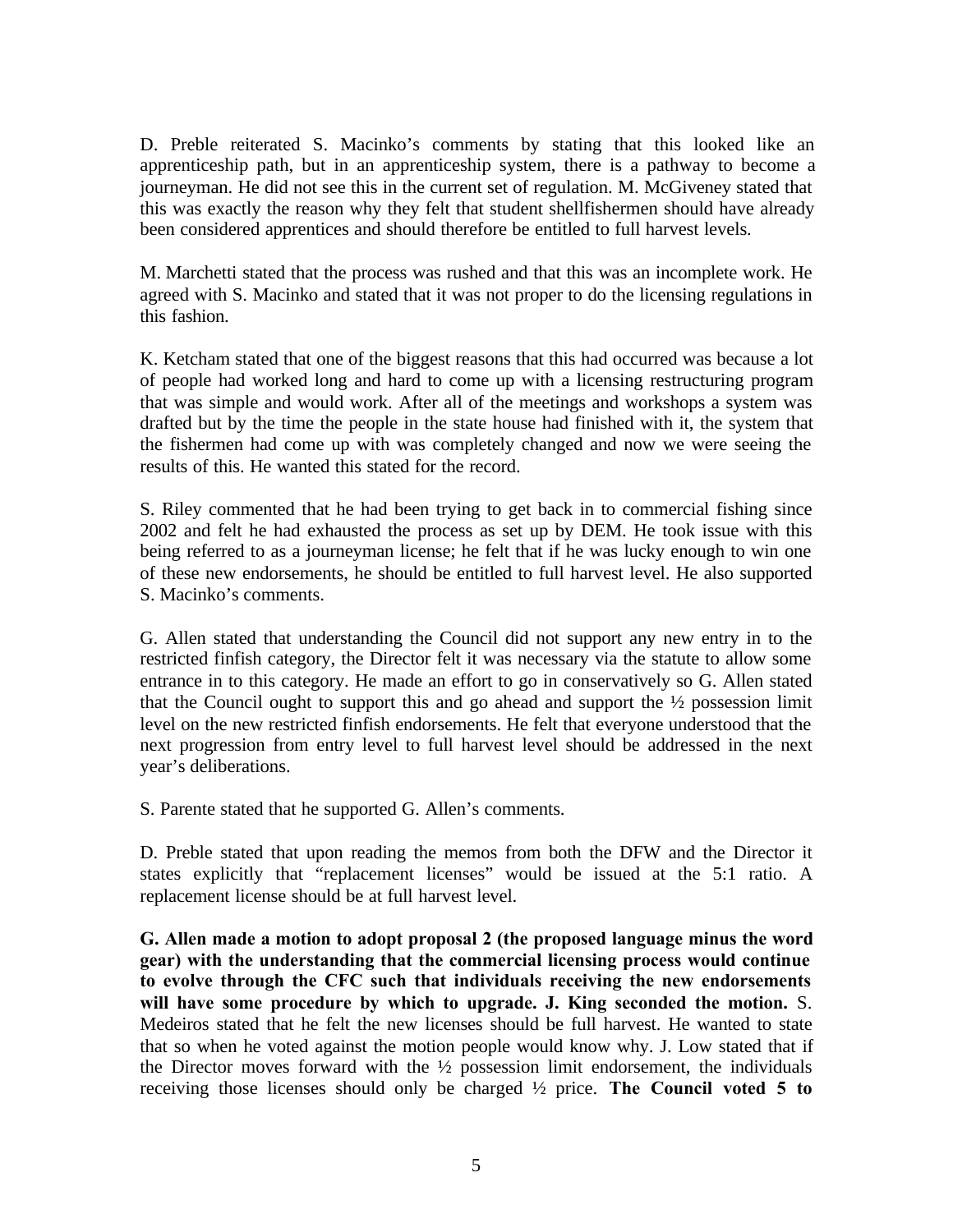### **approve (S. Macinko, S. Parente, J. King, D. Preble, G. Allen), 1 to oppose (S. Medeiros), and 1 abstention (K. Ketcham). The motion passed.**

*Briefing on Nov. 8-11 ASMFC annual meeting:* M. Gibson gave the report, highlighting the issues which he felt were of interest to the Council. He made them aware that addendum XV passed and will move forward. RI opposed this addendum because it reallocates fluke amongst the states.

The lobster board approved continuing to work on an effort control plan. M. Gibson stated for the record at this meeting that RI would not be opposed to suspending gauge increases if a viable effort control plan was put in place.

The winter flounder board discussed both recreational and commercial measures. The recreational measures were not of much consequence to RI but the commercial measures may require an increase in mesh size in state waters. This is the issue which has the greatest impact to the state and is being discussed.

The striped bass board discussed the most recent stock assessment. The most recent assessment shows that striped bass are overfished and overfishing is occurring. The Technical Committee is still discussing the results of this because it does not correspond with tagging results. There will not be any requirement to reduce fishing mortality for 2005, but there may be in the future.

An audience member asked a question about RI's involvement or lack thereof with the Mid Atlantic Council. He suggested that the RIMFC in the future may want to make a recommendation to the Governor to request representation on that Council because they are involved in the management of scup, summer flounder, and black sea bass which are commercially important species to the state. M. Gibson stated that the deliberations over this latest issue with summer flounder was still ongoing at this point and he would hold off on doing anything until a decision is reached, but at that point, M. Gibson stated that the Council should weigh in.

#### **Old Business**

*Council comments on 804 account spending proposals:* N. Lazar gave the report. This topic was brought up at the last Council meeting and the Council members were presented a list of the DFW's 804 account expenditures. A question came up regarding the salaries and benefits section of the list due to the fact that the dollar amount jumped up for 2005 compared to 2004 and 2006. The reason for this was that the DFW gives an estimate or a threshold amount that they are not allowed to exceed. The DFW will usually give an elevated estimate to make sure they have enough money to cover expenses. Some of the other expenses were payments on the new research vessel and the new building in Jamestown.

M. Lapisky, the acting chief of the DFW, stated that the elevated level in 2005 was put in there based on a projected increase in license revenue, therefore because they thought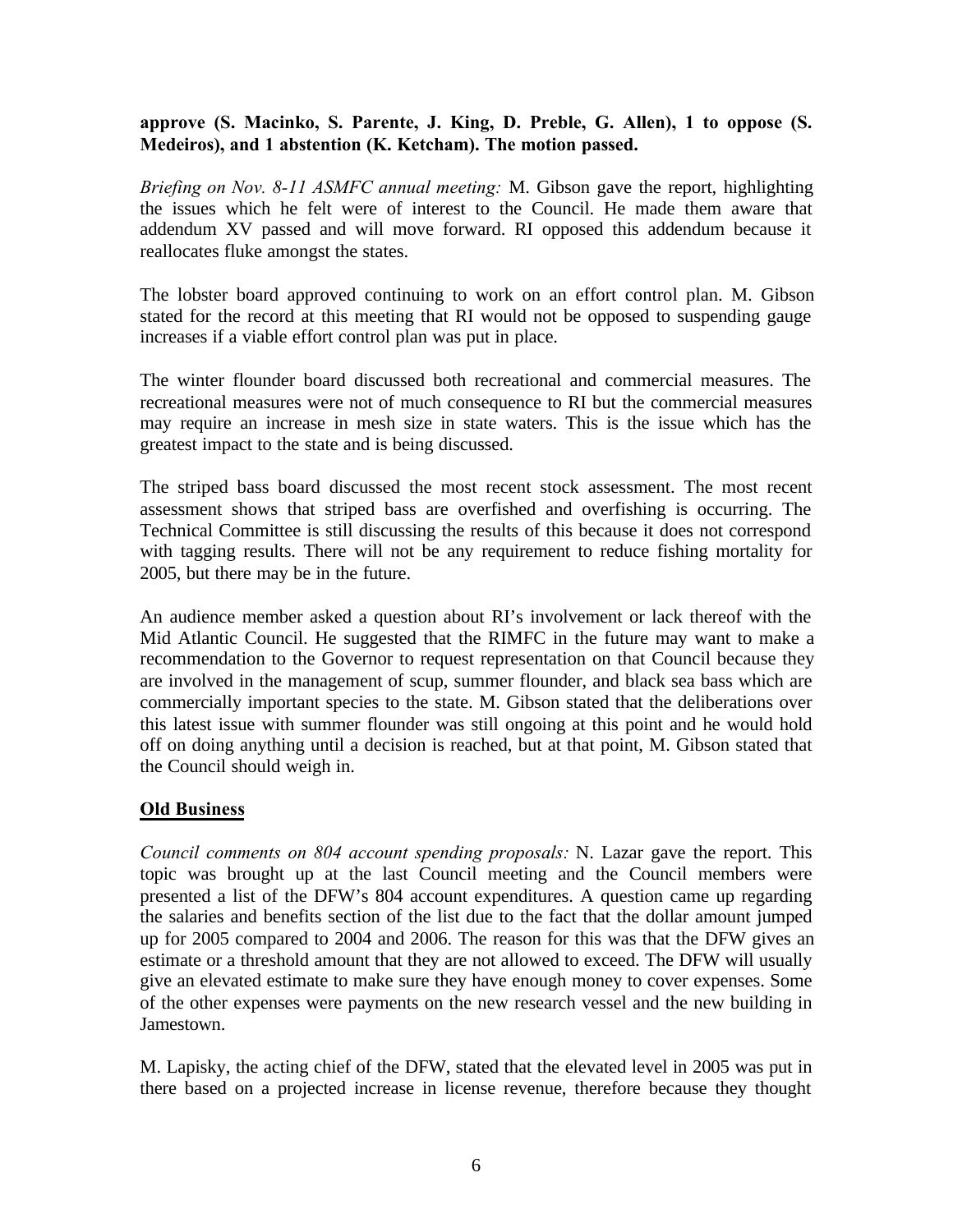there was going to be more revenue, they increased the spending goal to potentially hire more individuals, ect. with the extra money. This did not end up being the case and the licensing projections have now come back down, therefore the spending proposals for 2006 drop back down.

M. Gibson stated that he would attempt to give the 804 account spending information in a more useful fashion for next year; he did not feel the way the DFW was presenting this at the current time was particularly useful to the Council.

K. Ketcham stated that he would like to see the federal match funding as well as the 804 account spending.

# **Other Business**

*Council authorization to convene striped bass, shellfish, tautog, lobster, enforcement, winter flounder, and commercial fishermen's committee:* N. Lazar asked the Council to authorize convening a number of their advisory bodies. The striped bass AP will be convened to discuss management measures for 2005, the shellfish AP will meet to discuss shellfish licensing issues, the lobster AP will meet for a briefing on ASMFC activities, the winter flounder AP will meet to discuss potential management changes stemming from the ASMFC process, the tautog AP will meet to discuss management measures for 2005 as well as a stock assessment update, the enforcement AP will meet to discuss the previous fishing year, and the commercial fishermen's committee will meet to begin discussions on the licensing regulations for 2006. **M. Gibson asked if there were any Council objections to authorizing the convening of these panels. There were no objections therefore the DFW was authorized to work with the respective chairpersons of the different panels to set up meeting dates.**

*Additions/deletions to advisory panel membership lists:* J. McNamee suggested that the Council take up the AP representative changes first and then he would go through the various new AP member nominations. M. Bucko had requested an additional representative be added to the winter flounder AP, for bait and tackle shop owners. The two nominees were M. Bucko as the primary and R. Mouchon as the alternate. **G. Allen made a motion to accept the new bait and tackle position on the winter flounder AP with M. Bucko as the primary and R. Mouchon as the alternate. S. Medeiros seconded the motion. The Council approved the motion unanimously.**

The second request was to add three separate positions to the striped bass AP. They would consist of three commercial rod and reel positions; one for the Bay, one for the RI shoreline, and one for Block Island. There were currently no nominees for the positions. After discussion amongst the Council members they decided that three positions was too many and would unbalance the panel. They did approve adding one more to the one which already existed. **D. Preble made a motion to eliminate the pot representative position from the striped bass AP and add an additional commercial hook and line representative. G. Allen seconded the motion. The Council unanimously approved the motion.**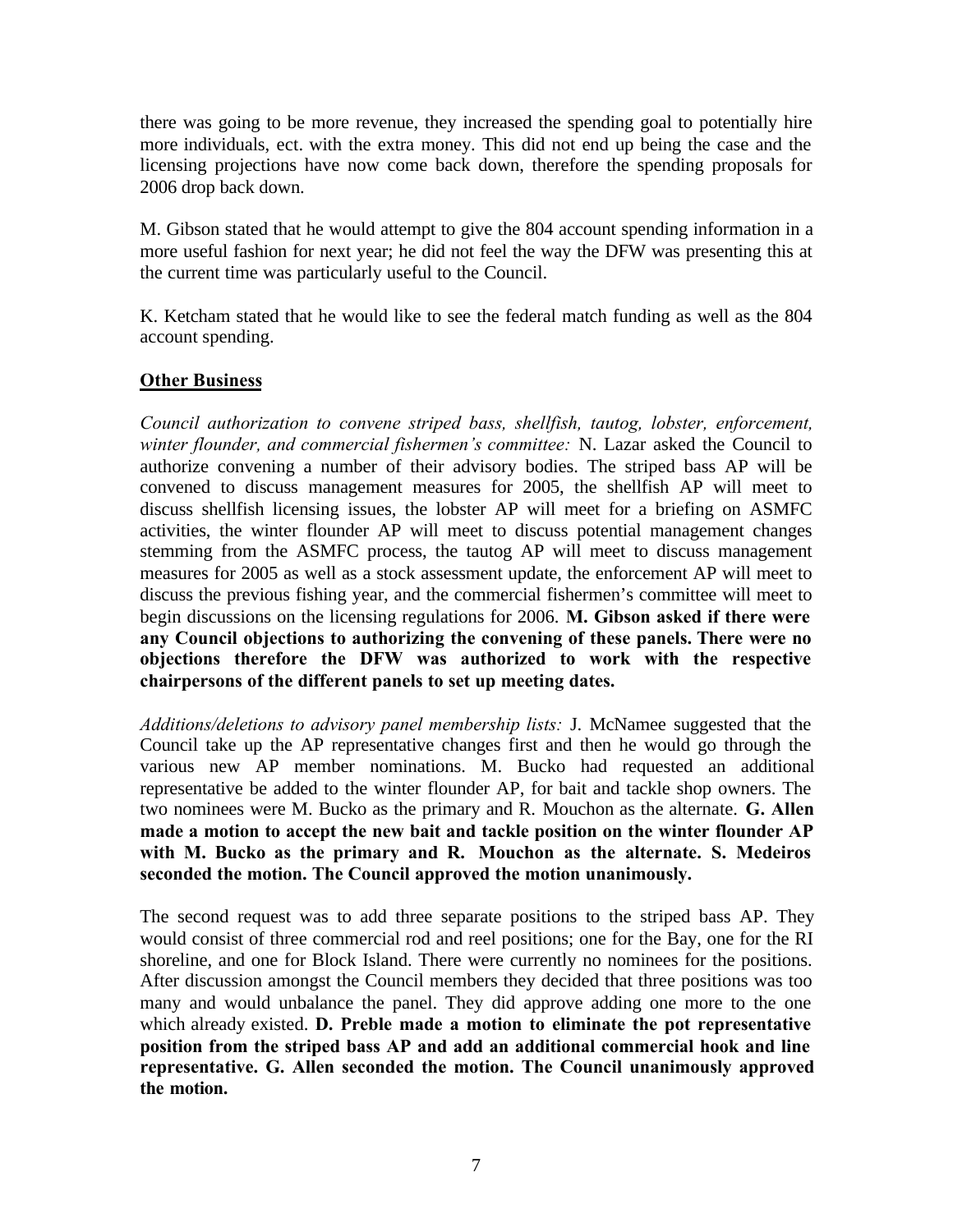J. McNamee then went through the list of nominees by panel. For the summer flounder AP J. Low would replace R. Hartman as the rod and reel commercial principle position and J. Dougherty was nominated for the inshore trawl alternate position. S. Medeiros stated that D. MacPherson was still on the list as a recreational representative and he wishes to resign his position. **M. Gibson asked if there were any objections to the changes to the summer flounder AP. There were none therefore the nominations stood approved**.

K. Ketcham asked to have D. Peasante stricken from the striped bass AP pot position nominee, as the Council had just eliminated that position.

For the enforcement AP, A. Parascondolo, Jr wished to be nominated for the floating fish trap alternate position and M. Neto wished to be nominated for the Party/Charter boat alternate. **M. Gibson asked if there were any objections to the nominees to the enforcement AP. There were none therefore the nominations stood approved.**

For the bluefish/weakfish AP, F. Mattera was nominated for the offshore trawl position, M. Fotiades was nominated as the recreational shore alternate, and E. Cook as the party/charter boat alternate. **M. Gibson asked if there were any objections to the nominees to the bluefish/weakfish AP. There were none therefore the nominations stood approved.**

For the lobster AP, J. O'Grady was nominated as the offshore trawl representative. **M. Gibson asked if there were any objections to the nominee to the lobster AP. There were none therefore the nomination stood approved.**

For the scup/black sea bass AP, J. O'Grady was nominated for the offshore trawl alternate position and M. Lanni was nominated for the recreational boat position. **M. Gibson asked if there were any objections to the nominees to the scup/black sea bass AP. There were none therefore the nominations stood approved.**

J. Low asked K. Ketcham whether he had contacted W. Kowal about his scup/black sea bass position because he had someone who would be interested in that position if the current person was not. K. Ketcham stated that he had not had the chance to but he would and would get back to J. Low. J. Low stated that E. Baker who was present in the audience was interested in the pot position on the scup black sea bass AP.

For the striped bass AP, D. Sanford was nominated to replace D. Zambrotta as a recreational bay representative and J. Stavrakas was nominated as a recreational shore alternate. **M. Gibson asked if there were any objections to the nominees to the striped bass AP. There were none therefore the nominations stood approved.**

For the tautog AP, D. Peasante was nominated for the gillnet bay position. **M. Gibson asked if there were any objections to the nominee to the tautog AP. There were none therefore the nomination stood approved.**